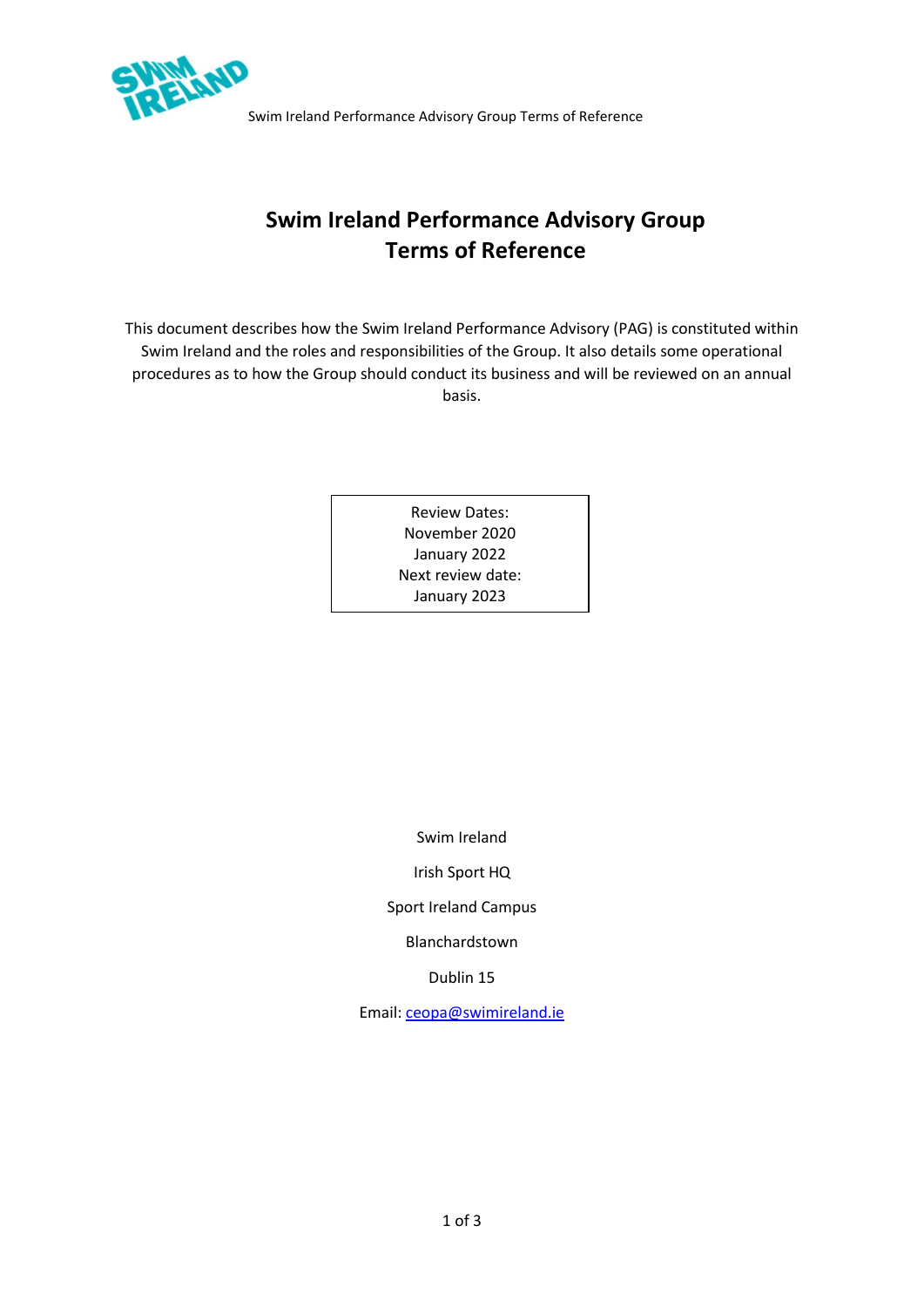

Swim Ireland Performance Advisory Group Terms of Reference

## **Terms of Reference Swim Ireland Performance Advisory Group**

The following Terms of Reference may be subject to alteration or amendment at any time by resolution of the Swim Ireland Board.

## **1. Composition of the Group**

- The Group shall be composed of members of Swim Ireland Performance Team in situ at that time as decided by the National Performance Director (NPD) plus up to ten additional suitably qualified and experienced personnel
- The Performance Advisory Group shall maintain a minimum gender balance of 70/30
- The Group shall be chaired by the NPD
- Each Region shall elect one coaching representative to the Group at their Regional AGM and report their nomination to the Swim Ireland AGM. The Region shall make this nomination in accordance with general Swim Ireland principles with respect to nominations. Such nominated coaches should hold a minimum of the Swim Ireland Level 3 Coaching qualification and must hold a current Swim Ireland Coaching Licence. Each Regional coaching representative shall also hold the position of Chair of their Regional Pathway Advisory Group for the equivalent period and report to them as appropriate. Each Regional coaching representative shall not be an employee of Swim Ireland nor a contractor working for/with the Swim Ireland Performance Team
- The NPD will select up to six additional coaches/practitioners where it is felt that such personnel hold the necessary experience, knowledge, expertise and credentials to contribute positively to the Group
- Such suitably qualified and experienced personnel shall hold office from the Swim Ireland AGM until the conclusion of the following Swim Ireland AGM

#### **2. Role**

- The Performance Advisory Group shall advise and make recommendations to the NPD in the design, implementation and review of the National competition structure and act as a 'think tank' for the NPD in relation to International and National Performance plans, processes, procedures, and protocols. It is an advisory and consultative body as opposed to a decisionmaking body
- The Group shall meet (actually or virtually) on a minimum of two occasions per annum
- An annual budget to support the objectives will be built into the annual Performance budget

#### **3. Specific Responsibilities**

- The Group shall consider the following strategic objectives:
- Advise the NPD on appropriate competition structures
- Advise the NPD in relation to entry standards and/or qualifying criteria for National Championships and other National events
- Advise the NPD on the order of events for the National Championships and other National events